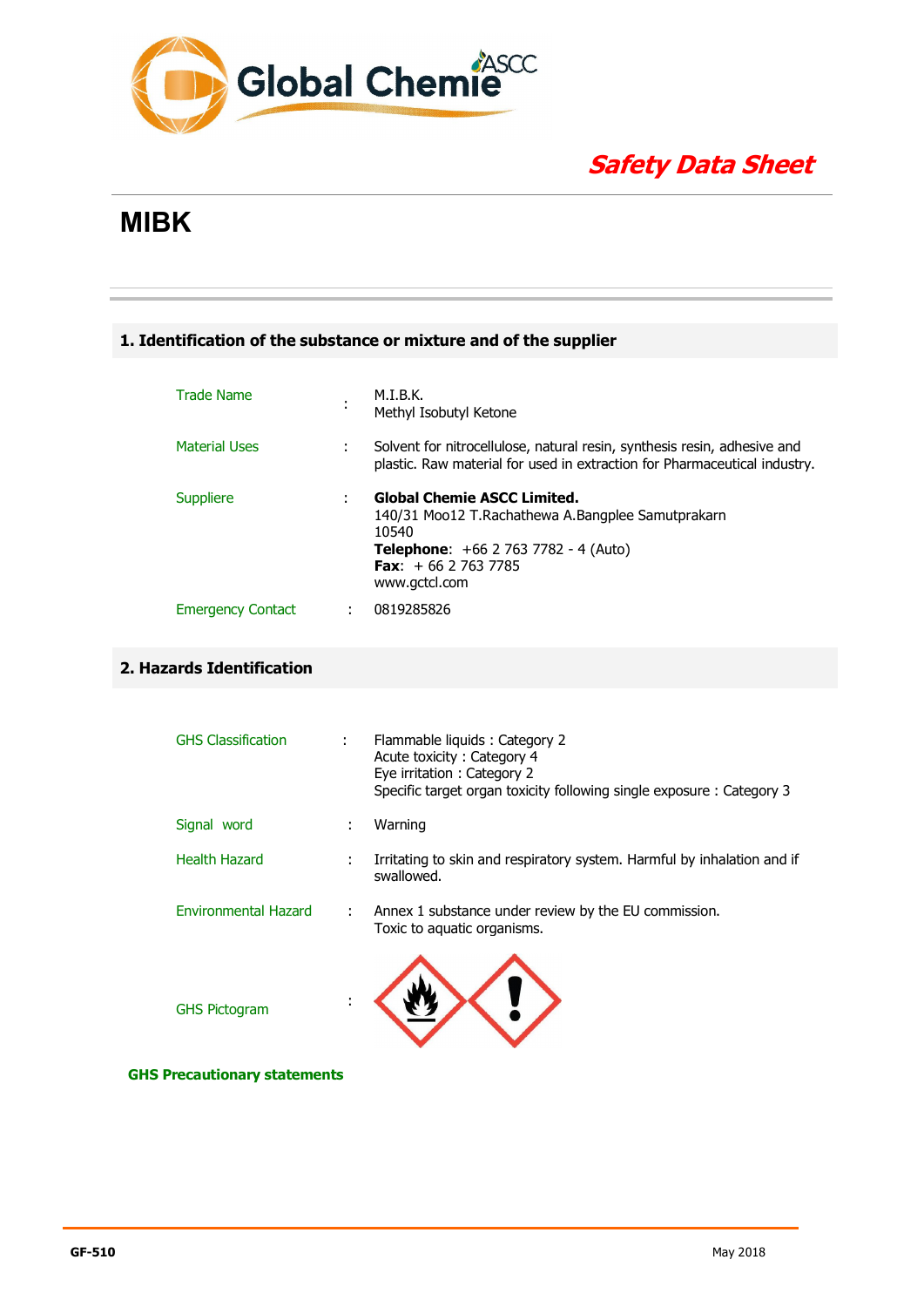|                   | <b>GHS Hazard statements</b> | H <sub>225</sub><br>Highly flammable liquid and vapour.                                                                                                                                                                 |
|-------------------|------------------------------|-------------------------------------------------------------------------------------------------------------------------------------------------------------------------------------------------------------------------|
|                   |                              | H319<br>Causes serious eye irritation.<br>÷                                                                                                                                                                             |
|                   |                              | Harmful if inhaled.<br>H332<br>÷                                                                                                                                                                                        |
|                   |                              | H335<br>÷<br>May cause respiratory irritation.                                                                                                                                                                          |
| <b>Prevention</b> | P <sub>210</sub>             | Keep away from heat/sparks/open flames/hot surfaces and non-                                                                                                                                                            |
|                   | P233                         | smoking.<br>Keep container tightly closed.                                                                                                                                                                              |
|                   | P240                         | Ground/Bond container and receiving equipment.                                                                                                                                                                          |
|                   | P241                         | Use explosion-proof electrical/ventilating/lighting/equipment.                                                                                                                                                          |
|                   | P242                         | Use only non-sparking tools.                                                                                                                                                                                            |
|                   | P243                         | Take precautionary measure against static discharge.                                                                                                                                                                    |
|                   | P <sub>261</sub>             | Avoid breathe dust/fume/gas/mist/vapours/spray.                                                                                                                                                                         |
|                   | P264                         | Wash thoroughly after handling.                                                                                                                                                                                         |
|                   | P271                         | Use only outdoors or in a well-ventilated area.                                                                                                                                                                         |
|                   | P <sub>280</sub>             | Wear protective gloves/eye protection/face protection.                                                                                                                                                                  |
| Response          | <u>If on skin</u>            |                                                                                                                                                                                                                         |
|                   | P303+P361<br>+P353           | Remove/Take off immediately all contaminated clothing. Rinse skin<br>with water/shower.                                                                                                                                 |
|                   | P370+P378                    | In case of fire: Use manufacturer/supplier or the competent<br>authority to specify appropriate media for extinction.                                                                                                   |
|                   | If in eye                    |                                                                                                                                                                                                                         |
|                   | P305+P351<br>$+P338$         | Rinse cautiously with water for several minutes. Remove contact<br>lenses, if present and easy to do. Continue rinsing.                                                                                                 |
|                   | P337+P313                    | If eye irritation persists: Get medical advice/attention.                                                                                                                                                               |
|                   | If inhaled                   |                                                                                                                                                                                                                         |
|                   | P304+P340                    | Remove victim to fresh air and keep at rest in a position comfortable<br>for breathing.                                                                                                                                 |
| <b>Storage</b>    | P403+P233                    | Store in a well-ventilated place. Keep container tightly closed.                                                                                                                                                        |
|                   | P235                         | Keep cool.                                                                                                                                                                                                              |
|                   | P405                         | Store locked up.                                                                                                                                                                                                        |
| <b>Disposal</b>   | P501                         | Disposal should be in accordance with applicable regional, national,<br>and local laws and regulations. Local regulations may be more<br>stringent than regional or national requirements and must be<br>complied with. |

#### Precautionary Pictograms

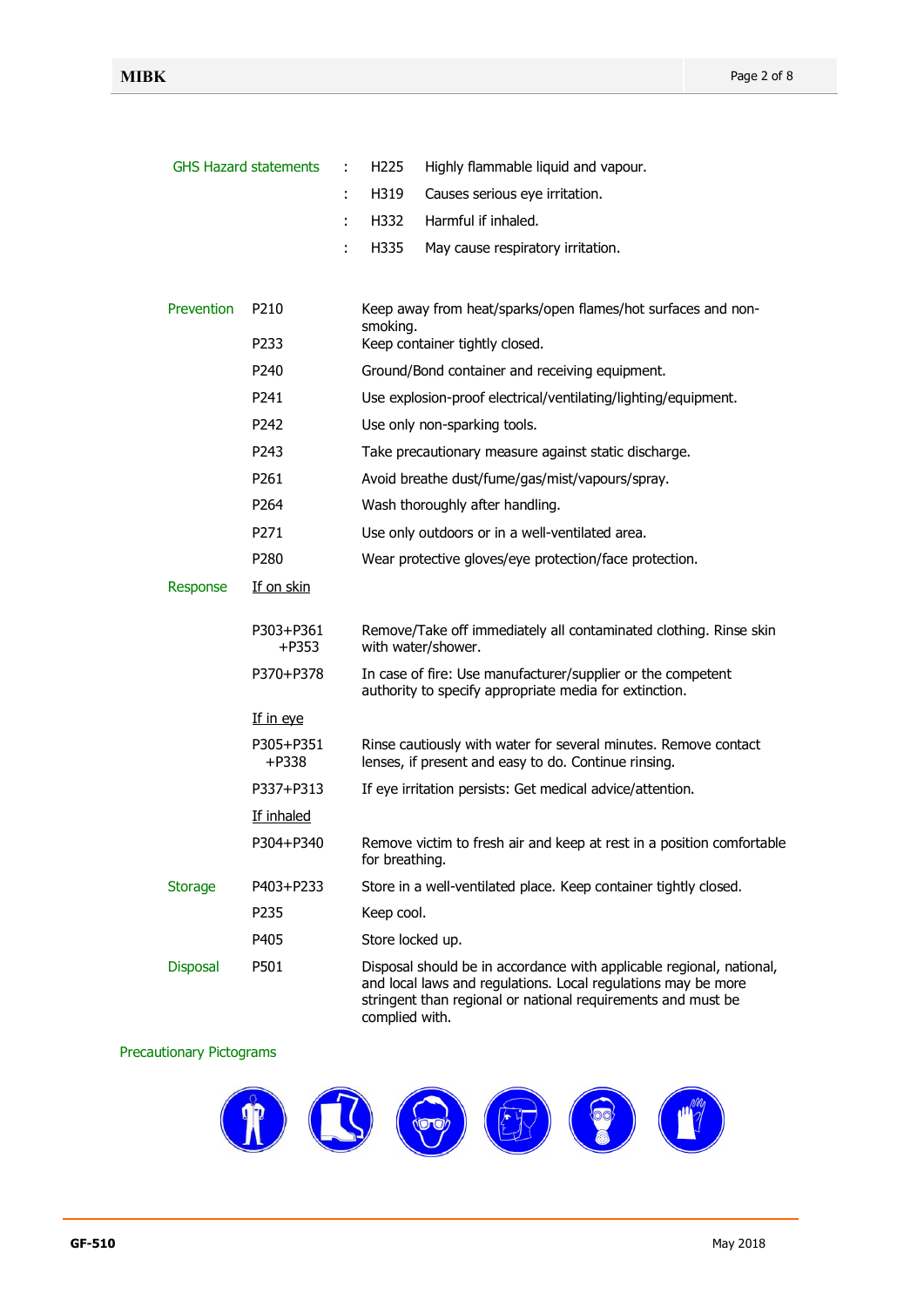### **3. Composition/Information on ingredients**

| <b>Chemical Name</b> |   | 4-Methyl-2-pentanone             |
|----------------------|---|----------------------------------|
| <b>Common Name</b>   | ÷ | M.I.B.K., Methyl Isobutyl Ketone |
| <b>Synonyms Name</b> | ÷ | Isobutyl Methyl Ketone           |
| CAS No.              | ÷ | $108 - 10 - 1$                   |
| UN No.               | ÷ | 1245                             |
| Molecular Weight     | ÷ | 100.16                           |
| Molecular Formula    | ÷ | $C_6H_{12}O$                     |

#### **4. First-aid measures**

| Inhalation          | Remove to fresh air. If the victim has difficulty breathing or<br>tightness of the chest, give 100% oxygen with rescue breathing or<br>CPR as required and transport to the nearest medical facility. |
|---------------------|-------------------------------------------------------------------------------------------------------------------------------------------------------------------------------------------------------|
| <b>Skin Contact</b> | : Remove contaminated clothing. Immediately flush skin with large<br>amounts of water for at least 15 minutes, and follow by washing<br>with soap and water if available.                             |
| Eye Contact         | Immediately flush eyes with large amounts of water for at least 10<br>minutes while holding eyelids open. Transport to the nearest<br>medical facility for additional treatment.                      |
| Ingestion           | Immediately make victim drink plenty of water. Do not induce<br>vomiting; Do not eat milk and castor oil, transport to nearest<br>medical facility for additional treatment.                          |

# **5. Fire-fighting measures**

| Suitable extinguishing media                   | Water spray or fog, Dry chemical powder, Alcohol-resistant foam<br>and Carbon dioxide. |
|------------------------------------------------|----------------------------------------------------------------------------------------|
| Specific hazard arising from<br>the chemical   | May produce toxic fumes of carbon monoxide, carbon dioxide if<br>burning.              |
| Special protective action for<br>fire-fighters | Keep adjacent containers cool by spraying with water.                                  |
| Protective Equipment.                          | Wear full protective clothing and self-contained breathing<br>apparatus.               |

#### **6. Accidental Release Measures**

| <b>Protective Measures</b> | • Observe all relevant local and international regulations.<br>$\blacksquare$<br>• Avoid contact with spilled or released material. Immediately<br>remove all contaminated clothing. For guidance on selection of<br>personal protective equipment see chapter 8 this Material Safety<br>Data Sheet. Shut off leaks, if possible without personal risks.<br>Remove all possible sources of ignition in the surrounding area.<br>Prevent from spreading or entering drains, ditches or rivers by<br>using sand, earth, or other appropriate barriers.<br>• Take precautionary measures against static discharge. Ensure |
|----------------------------|------------------------------------------------------------------------------------------------------------------------------------------------------------------------------------------------------------------------------------------------------------------------------------------------------------------------------------------------------------------------------------------------------------------------------------------------------------------------------------------------------------------------------------------------------------------------------------------------------------------------|
|                            | electrical continuity by bonding and grounding (earthing) all                                                                                                                                                                                                                                                                                                                                                                                                                                                                                                                                                          |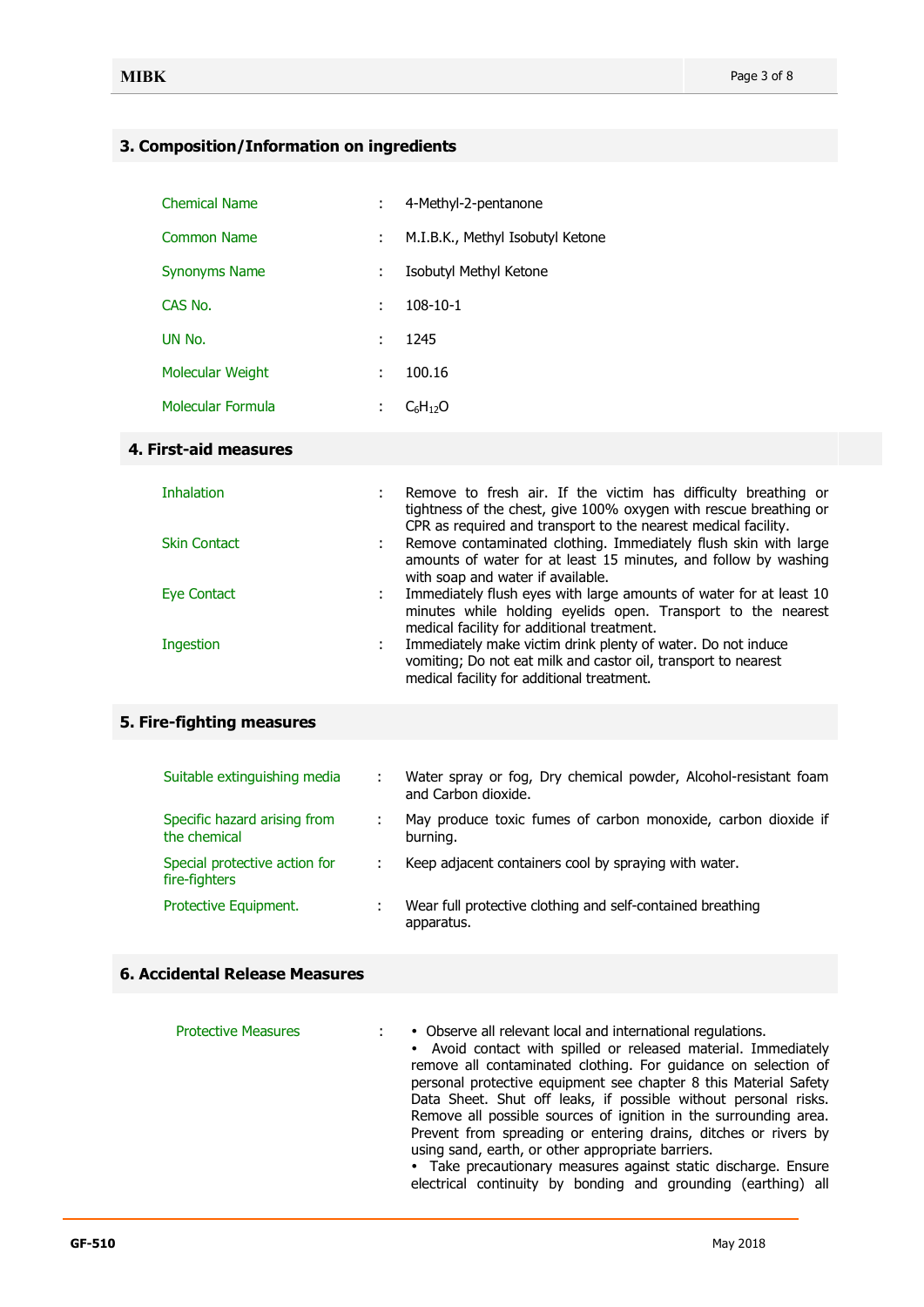#### equipment.

#### Clean-Up Methods

| • Small spillage<br>$(< 200$ LT)       | ÷. | Transfer by mechanical means to a labeled, sealable container for<br>product recovery or safe disposal. Allow residues to evaporate or<br>soak up with an appropriate absorbent material and dispose of<br>safely. Remove contaminated soil and dispose of safely.                                                                       |
|----------------------------------------|----|------------------------------------------------------------------------------------------------------------------------------------------------------------------------------------------------------------------------------------------------------------------------------------------------------------------------------------------|
| $\cdot$ large spillage<br>$(> 200$ LT) |    | Transfer by mechanical means such as vacuum truck to a salvage<br>tank for recovery or safe disposal. Do not flush away residues with<br>water. Retain as contaminated waste. Allow residues to evaporate<br>or soak up with an appropriate absorbent material and dispose of<br>safely. Remove contaminated soil and dispose of safely. |
| Other Information                      | ÷  | Notify authorities if any exposure to the general public or the<br>environment occurs or is likely to occur. Vapors may form explosive<br>mixtures with air. Vapors may travel to source of ignition and flash<br>back.                                                                                                                  |

# **7. Handling And Storage**

| <b>Handling</b>              | ÷ | Avoid contact with skin, eyes, and clothing. Do not breathe<br>vapours. Extinguish any naked flame. Remove ignition sources.<br>Avoid sparks. Do not smoke. The vapour is heavier than air spreads<br>along the ground and distant ignition is possible. Ensure electrical<br>continuity by bonding and grounding (earthing) all equipment. Do<br>not use compressed air for filling, discharging, or handling<br>operations. Handle and open container with care in well-ventilated<br>area. Do not empty into drains. |
|------------------------------|---|-------------------------------------------------------------------------------------------------------------------------------------------------------------------------------------------------------------------------------------------------------------------------------------------------------------------------------------------------------------------------------------------------------------------------------------------------------------------------------------------------------------------------|
| <b>Storage</b>               | ÷ | Must be stored in a diked (bunded) well-ventilated area, away from<br>sunlight, ignition sources and other sources of heat. Bulk storage<br>tanks should be diked (bunded). Keep away from aerosols,<br>flammables, oxidizing agents, corrosives. Storage Temperature:<br>Ambient.                                                                                                                                                                                                                                      |
| <b>Product Transfer</b>      |   | Keep containers closed when not in use. Do not use compressed air<br>for filling, discharging, or handling operations. If positive<br>displacement pumps are used, these must be fitted with a non-<br>integral pressure relief valve. Ensure electrical continuity by<br>bonding and grounding (earthing) all equipment.                                                                                                                                                                                               |
| <b>Recommended Materials</b> | ÷ | For containers, or container linings use mild steel, stainless steel.                                                                                                                                                                                                                                                                                                                                                                                                                                                   |
| <b>Additional Advice</b>     | ÷ | Containers even those that have been emptied, can contain<br>explosive vapours. Do not cut, drill, grind, weld or perform similar<br>operations on or near containers.                                                                                                                                                                                                                                                                                                                                                  |

#### **8. Exposure Controls and Personal Protection**

| <b>Exposure Standard</b> | Occupational Exposure Limits |                                     |
|--------------------------|------------------------------|-------------------------------------|
|                          | ◆ TLV-TWA                    | $=$ 50 ppm (205 mg/m <sup>3</sup> ) |
|                          | $\cdot$ TLV-STEL             | $= 75$ ppm (307 mg/m <sup>3</sup> ) |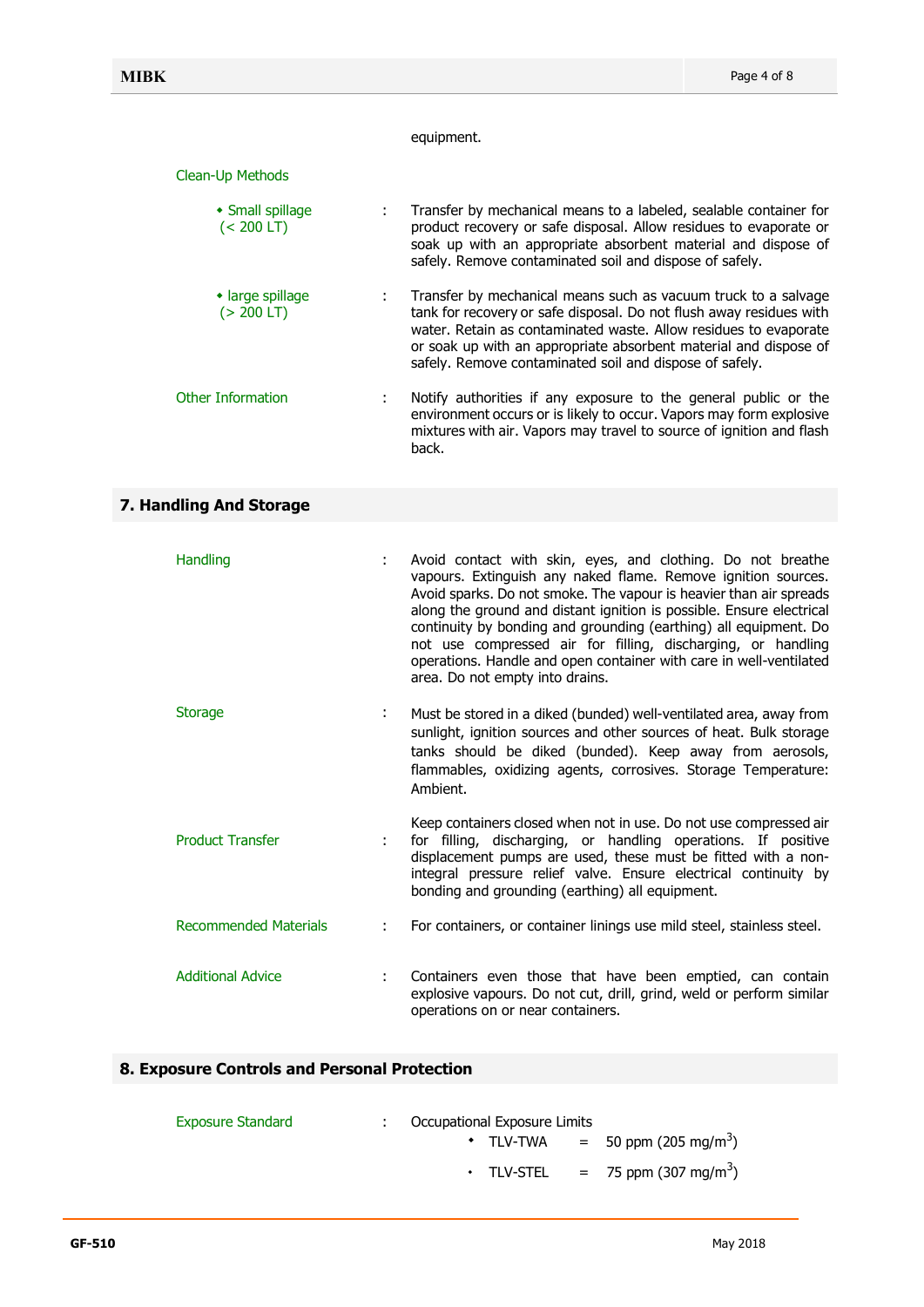| <b>Engineering Controls</b><br>Workplace |   | Provide exhaust ventilation or other engineering controls to keep<br>the airborne concentrations of vapours below their respective<br>threshold limit value. |
|------------------------------------------|---|--------------------------------------------------------------------------------------------------------------------------------------------------------------|
| <b>Respiratory Protection</b>            |   | Vapor respirator. Be sure to use an approved/certified respirator or<br>equivalent. Wear appropriate respirator when ventilation is<br>inadequate.           |
| <b>Hand Protection</b>                   |   | Butyl rubber gloves, Nature rubber gloves, Neoprene rubber<br>gloves, Nitrile rubber gloves.                                                                 |
| Eye Protection                           | ÷ | Chemical splash goggles (chemical monogoggles).                                                                                                              |
| <b>Other Protection</b>                  |   | Use protective clothing which is chemical resistant to this material.<br>Safety shoes and boots should also be chemical resistant.                           |

# **9. Physical and Chemical Properties**

| Appearance                                        | $\mathcal{L}$              | Clear liquid.                           |
|---------------------------------------------------|----------------------------|-----------------------------------------|
| Odour                                             | $\mathbb{R}^{\mathbb{Z}}$  | Specially odour.                        |
| pH Value                                          | ÷                          | No data available.                      |
| Boiling Point (°C)                                | t.                         | 116 °C                                  |
| Melting Point (°C)                                | $\mathbf{L}$               | $-84^{\circ}$ C                         |
| <b>Flash Point</b>                                | $\mathbb{Z}^{\mathbb{Z}}$  | 14 °C (Abel)                            |
| <b>Evaporating Rate</b>                           | $\mathbb{R}^{\mathbb{Z}}$  | 4.2 (n-Butyl Acetate = $1$ )            |
| Lower/Upper Flammability : 1.2 - 8.0 %V<br>limits |                            |                                         |
| Vapour Pressure (mmHg)                            | $\mathcal{L}^{\text{max}}$ | 15 mmHg @ 20 °C                         |
| <b>Specific Gravity</b>                           | ÷.                         | 0.801 @ 20 °C (ASTM D4052)              |
| Density $(g/cm3)$                                 | ÷                          | 0.800 - 0.802 @ 20 °C (ASTM D4052)      |
| <b>Vapour Density</b>                             | $\mathbb{R}^{\mathbb{Z}}$  | 3.5 @ 20 °C (air = 1)                   |
| Solubility in Water                               | $\mathbb{R}^{\mathbb{Z}}$  | 1.6 – 2.0 g/100 ml @ 20 °C (ASTM D1722) |
| <b>Auto Ignition Temperature</b>                  | $\mathcal{L}^{\text{max}}$ | 460 $\degree$ C                         |

# **10. Stability and Reactivity**

| <b>Chemical Reactivity</b>      | Stable under normal conditions. |
|---------------------------------|---------------------------------|
| <b>Stability</b>                | Stable under normal conditions. |
| <b>Hazardous Polymerisation</b> | No.                             |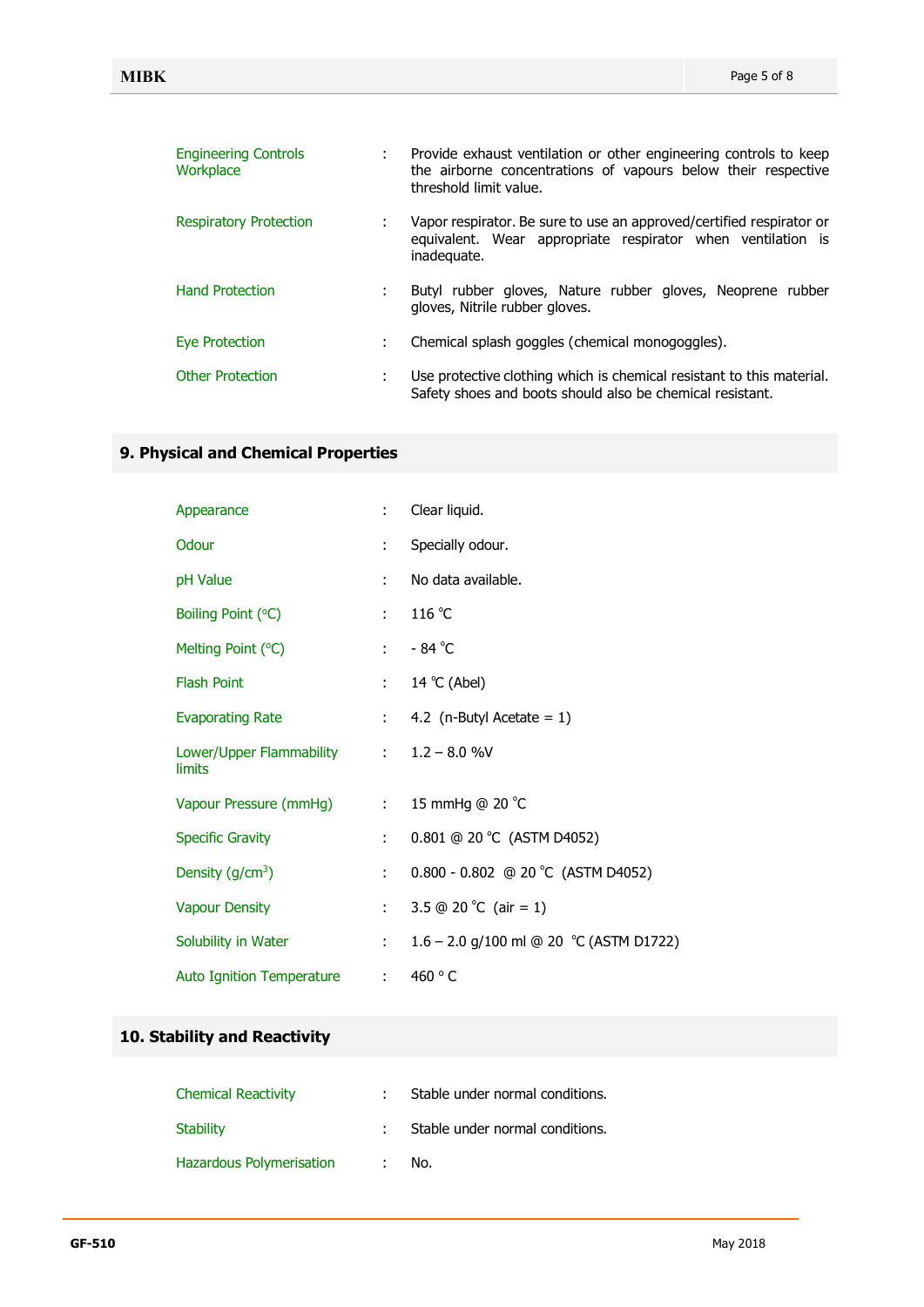| <b>Conditions to Avoid</b>          | Heat, flame, spark and other ignition sources.                                                                                                                                                                                                           |
|-------------------------------------|----------------------------------------------------------------------------------------------------------------------------------------------------------------------------------------------------------------------------------------------------------|
| Materials to Avoid                  | Strong oxidizing agents, alkaline agent, and strong reducing agent.                                                                                                                                                                                      |
| Hazardous Decomposition<br>Products | Thermal decomposition is highly dependent on conditions. Carbon<br>monoxide, carbon dioxide and other organic compounds will be<br>evolved when this material undergoes combustion or thermal or<br>oxidative degradation. May form explosive peroxides. |

# **11. Toxicological Information**

#### Acute Toxicity

| $\cdot$ LD <sub>50</sub> Acute oral toxicity : 2,080 mg/kg (rat)<br>• LD <sub>50</sub> Acute dermal : 16,000 mg/kg (rabbit)<br>toxicity |   |                                                                                                                          |
|-----------------------------------------------------------------------------------------------------------------------------------------|---|--------------------------------------------------------------------------------------------------------------------------|
| $\bullet$ LC <sub>50</sub> Acute Inhalation $\qquad$ :<br><b>Toxicity</b>                                                               |   | $2,000$ ppm 8 hours (rat)                                                                                                |
| <b>Skin Irritation</b>                                                                                                                  | ÷ | Irritating to skin. Prolonged/repeated contact may cause defatting<br>of the skin which can lead to dermatitis.          |
| Eye Irritation                                                                                                                          |   | Irritating to eyes. Inflammation of the eye is characterized by<br>redness, pain and itching.                            |
| Respiratory Irritation                                                                                                                  |   | Inhalation of vapours or mists may cause irritation to the<br>respiratory system and may cause drowsiness and dizziness. |
| Carcinogenicity                                                                                                                         | ÷ | No data available.                                                                                                       |

# **12. Ecological Information**

## Acute Toxicity

| $\cdot$ Fish<br>• Daphnia   |   | 460 mg/l/24 hours<br>Low toxicity<br>: LC $50-$<br>: $EC_{50}$ 4,280 mg/l/96 hours<br>Low toxicity       |
|-----------------------------|---|----------------------------------------------------------------------------------------------------------|
| <b>Mobility</b>             | ٠ | Dissolves in water.<br>If product enters soil, it will highly mobile and may contaminate<br>groundwater. |
| Persistence / Degradability | ÷ | Readily biodegradable.                                                                                   |
| <b>Bio-accumulation</b>     | ٠ | Not expected to bioaccumulate significantly.                                                             |

#### **13. Disposal Considerations**

| <b>Material Disposal</b>  | Recover or recycle if possible. It is the responsibility of the waste<br>generator to determine the toxicity and physical properties of the<br>material generated to determine the proper waste classifications<br>and disposal methods in compliance with applicable regulations. |
|---------------------------|------------------------------------------------------------------------------------------------------------------------------------------------------------------------------------------------------------------------------------------------------------------------------------|
| <b>Container Disposal</b> | Drain container thoroughly. After draining, vent in a safe place<br>away from sparks and fire. Refer to Section 7 before handling the<br>product or containers. Residues may cause an explosion hazard. Do                                                                         |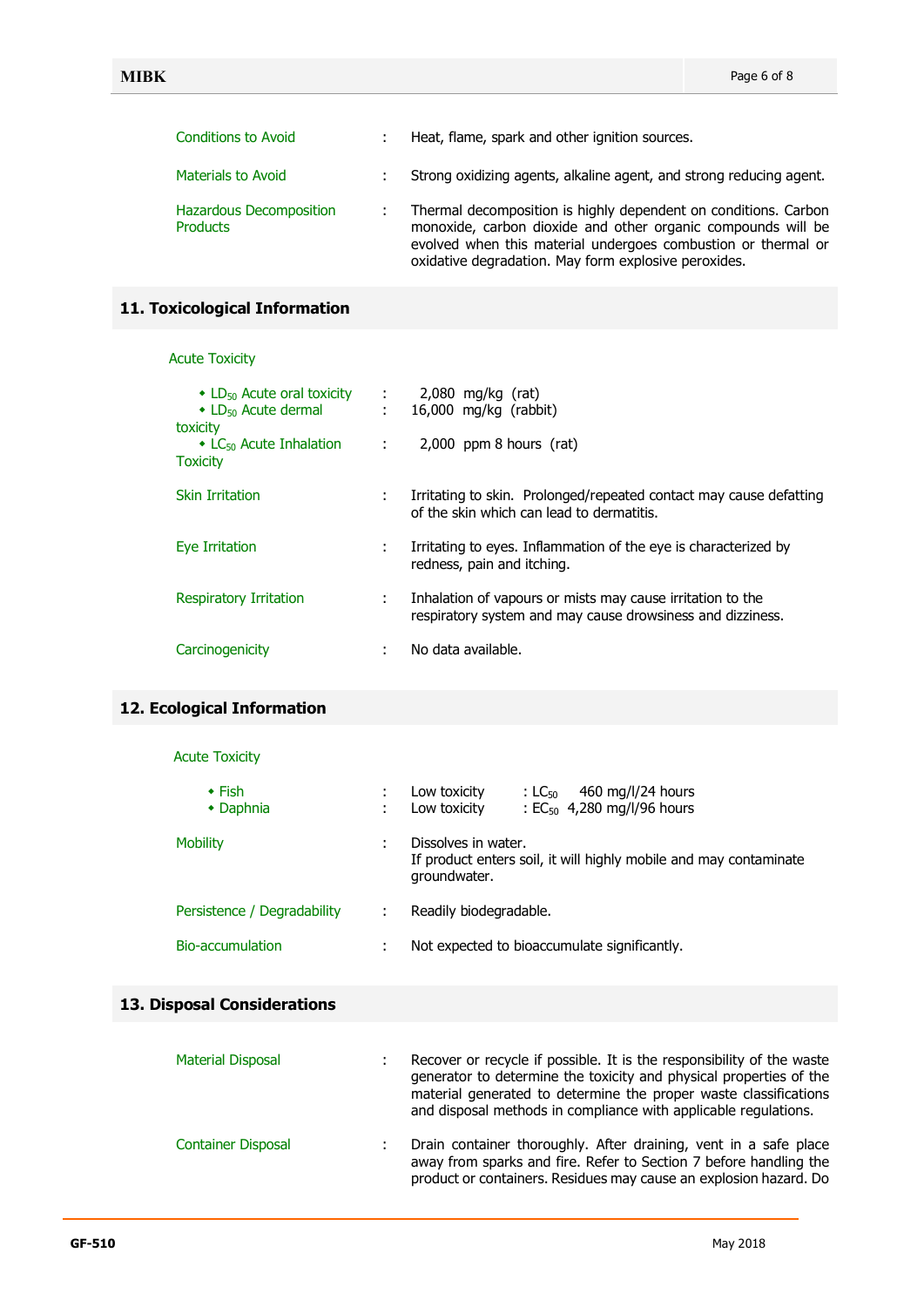not puncture, cut or weld unclenaed drums. Send to drum recoverer or metal reclaimer.

Local Legislation : Disposal should be in accordance with applicable regional, national, and local laws and regulations. Local regulations may be more stringent than regional or national requirements and must be complied with.

#### **14. Transport Information**

# Road/Rail Transport ADR/RID

| • UN. Number            | ÷ | 1245                   |
|-------------------------|---|------------------------|
| • Class/Item            | ÷ | $3/3$ (b)              |
| • Hazard Symbol         | ÷ | Flammable Liquid       |
| • Proper Shipping Name  | ÷ | Methyl Isobutyl Ketone |
| • Packing Group         | ÷ | П                      |
| Maritime Transport IMO  |   |                        |
| • UN. Number            | ÷ | 1245                   |
| $\bullet$ Class         | ÷ | 3.2                    |
| • Packing Group         | ÷ | H                      |
| • Hazard Symbol         | ÷ | Flammable Liquid       |
| • Proper Shipping Name  | ÷ | Methyl Isobutyl Ketone |
| • Marine Pollutant      | ÷ | No                     |
| Air Transport IATA/ICAO |   |                        |
| • UN. Number            | ÷ | 1245                   |
| $\bullet$ Class         | ÷ | 3                      |
| • Packing Group         | ÷ | H                      |
| • Hazard Symbol         | t | Flammable Liquid       |
| • Proper Shipping Name  | ÷ | Methyl Isobutyl Ketone |

#### **15. Regulatory Information**

| <b>EC Label Name</b>     | Methyl Isobutyl Ketone    |
|--------------------------|---------------------------|
| <b>EC Classification</b> | Highly Flammable, Harmful |
| EINECS (EC)              | 203-550-1                 |
| <b>EC Annex I Number</b> | 606-004-00-4              |